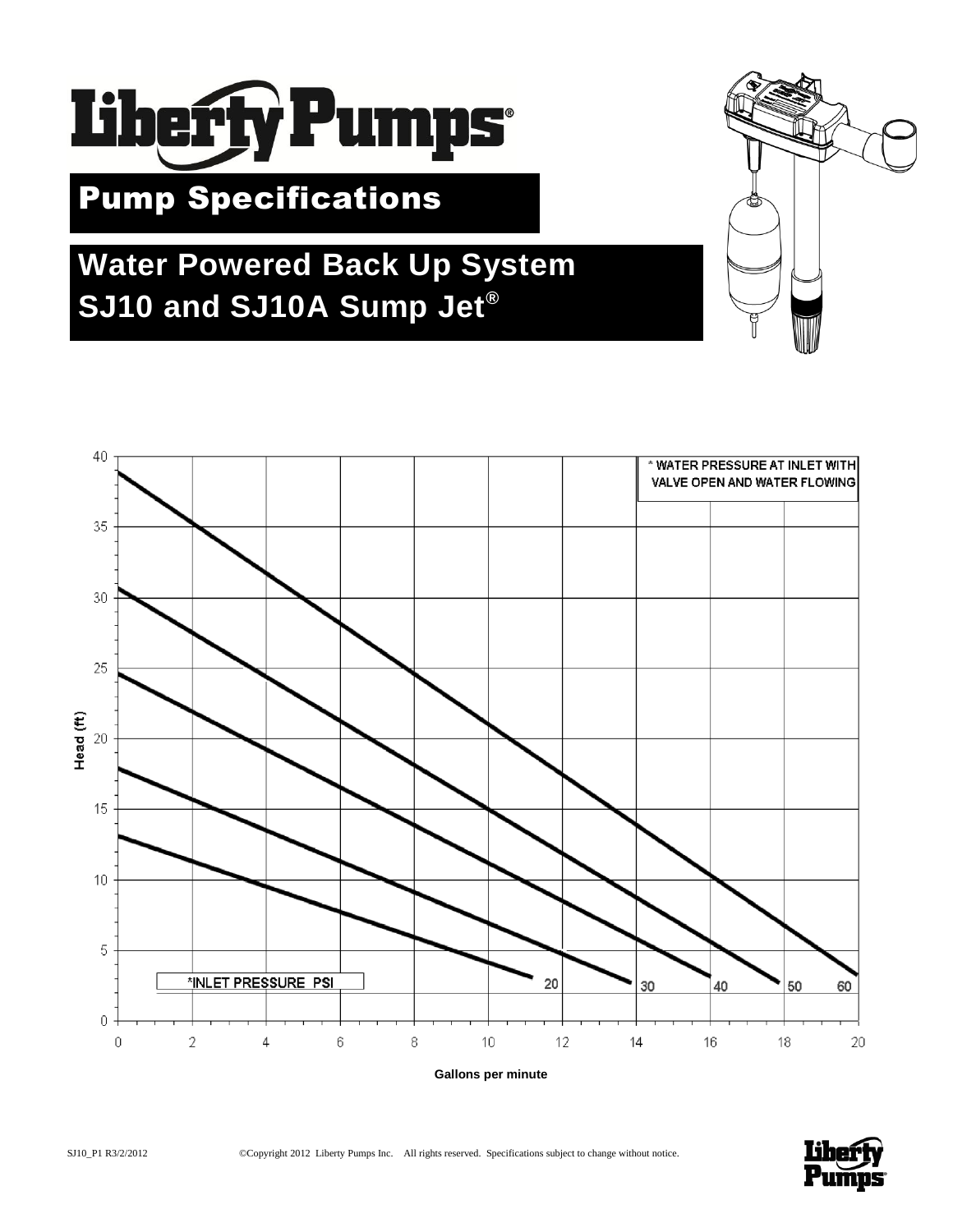

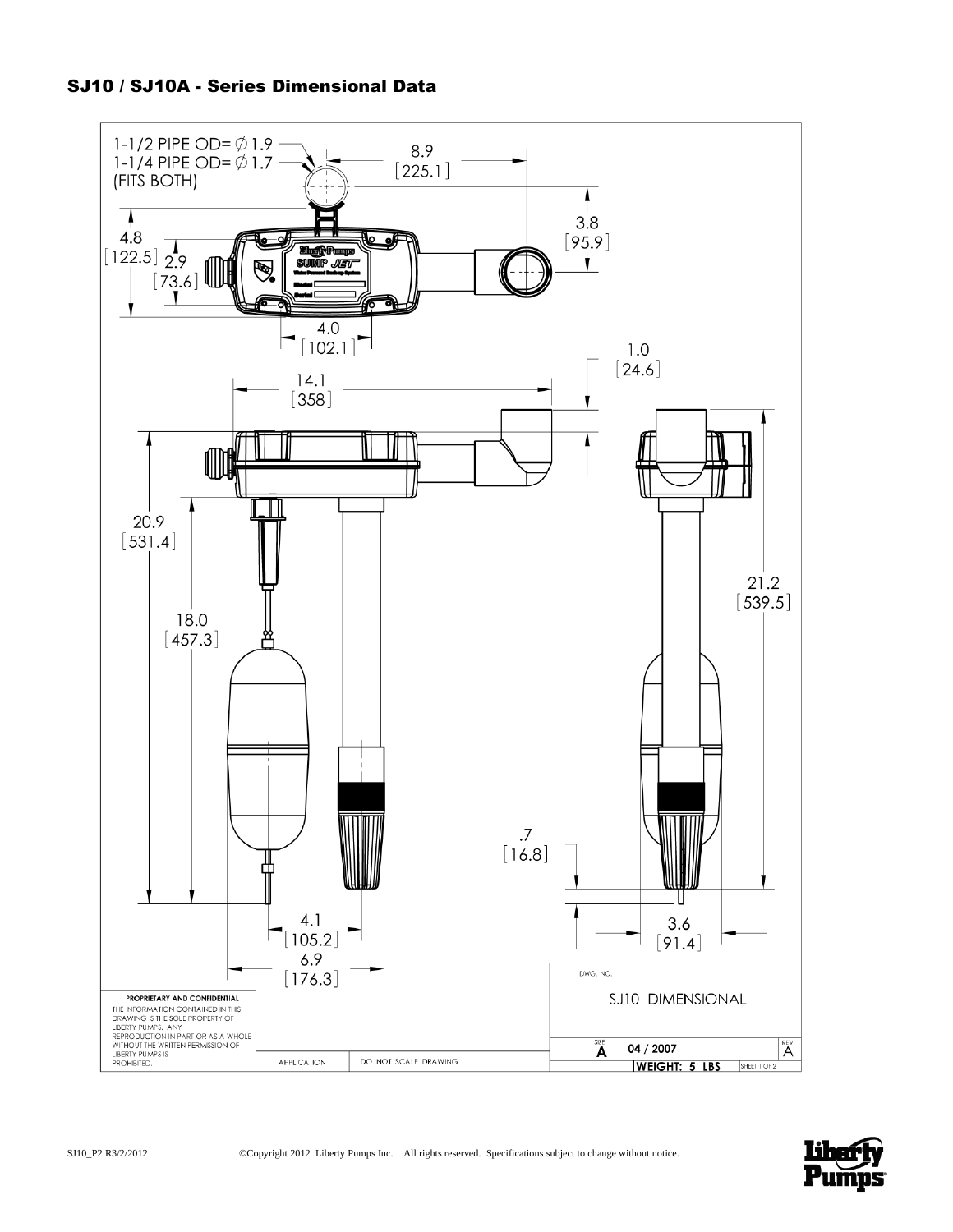# SJ10 / SJ10A- Operating Data

| <b>WATER PRESSURE AT</b><br>INLET WITH VALVE OPEN<br>AND WATER FLOWING |            | SUMP WATER REMOVAL AT VARIOUS HEADS.<br><b>STATIC HEAD IN 1-1/2 PIPE OR LARGER)</b> |            |           |            |            |           |              |            |           |              |            |           |  |
|------------------------------------------------------------------------|------------|-------------------------------------------------------------------------------------|------------|-----------|------------|------------|-----------|--------------|------------|-----------|--------------|------------|-----------|--|
| <b>LIFT</b>                                                            |            | 4FT                                                                                 |            | $1.21$ M  | 8FT        |            | 2.4 M     | <b>12 FT</b> |            | 3.6 M     | <b>15 FT</b> |            | 4.5 M     |  |
| <b>PSI</b>                                                             | <b>KPA</b> | <b>GPM</b>                                                                          | <b>GPH</b> | 3/HR<br>М | <b>GPM</b> | <b>GPH</b> | 3/HR<br>м | <b>GPM</b>   | <b>GPH</b> | 3/HR<br>м | <b>GPM</b>   | <b>GPH</b> | 3/HR<br>м |  |
| 20                                                                     | 138        | 11.0                                                                                | 660        | 2.5       | 5.8        | 348        | 1.3       |              |            |           |              |            |           |  |
| 30                                                                     | 207        | 12.8                                                                                | 765        | 2.9       | 9          | 540        | 2.0       | 5.5          | 330        | 1.2       |              |            |           |  |
| 40                                                                     | 276        | 15.4                                                                                | 924        | 3.5       | 12.5       | 750        | 2.8       | 9.3          | 558        | 2.1       | 7.2          | 432        | 1.6       |  |
| 50                                                                     | 345        | 17.2                                                                                | 1032       | 3.9       | 14.5       | 870        | 3.3       | 12           | 720        | 2.7       | 10           | 600        | 2.3       |  |
| 60                                                                     | 414        | 19.8                                                                                | 1185       | 4.5       | 17         | 1020       | 3.9       | 15.2         | 912        | 3.5       | 13.5         | 810        | 3.1       |  |

# SJ10 / SJ10A - Series Technical Data

| <b>COVER</b>                 | ABS PLASTIC                                                                                  |  |  |  |  |
|------------------------------|----------------------------------------------------------------------------------------------|--|--|--|--|
| <b>PIPE</b>                  | UPC SCHEDULE 40 PVC                                                                          |  |  |  |  |
| <b>DIAPHRAGM SWITCH</b>      | NORYL BODY, SS PLUNGER<br>100 PSI MAX OPFRATING                                              |  |  |  |  |
| <b>BACK FLOW CHECK VALVE</b> | NEOPERL / ACETAL BODY, LISTED ASME A112.18.3 and<br>ASME A112.18.1                           |  |  |  |  |
| <b>NOZZLE / VENTURI</b>      | <b>PVC PLASTIC</b>                                                                           |  |  |  |  |
| <b>FOOT VALVE</b>            | <b>PVC BODY</b><br><b>SS SPRING LOADED POPPET</b>                                            |  |  |  |  |
| <b>FLOAT</b>                 | <b>ABS PLASTIC</b>                                                                           |  |  |  |  |
| <b>FLOAT ROD</b>             | <b>STAINLESS STEEL</b>                                                                       |  |  |  |  |
| <b>FLOAT ROD GUIDE</b>       | <b>ACETAL PLASTIC</b>                                                                        |  |  |  |  |
| <b>FASTENERS</b>             | SS                                                                                           |  |  |  |  |
| *ALARM                       | AUDIBLE AND VISUAL NOTIFICATION WITH REMOTE<br>CONTACTS, 9V BATTERY BACK-UP<br>(*SJ10A ONLY) |  |  |  |  |
| <b>WEIGHT</b>                | 6 LBS                                                                                        |  |  |  |  |